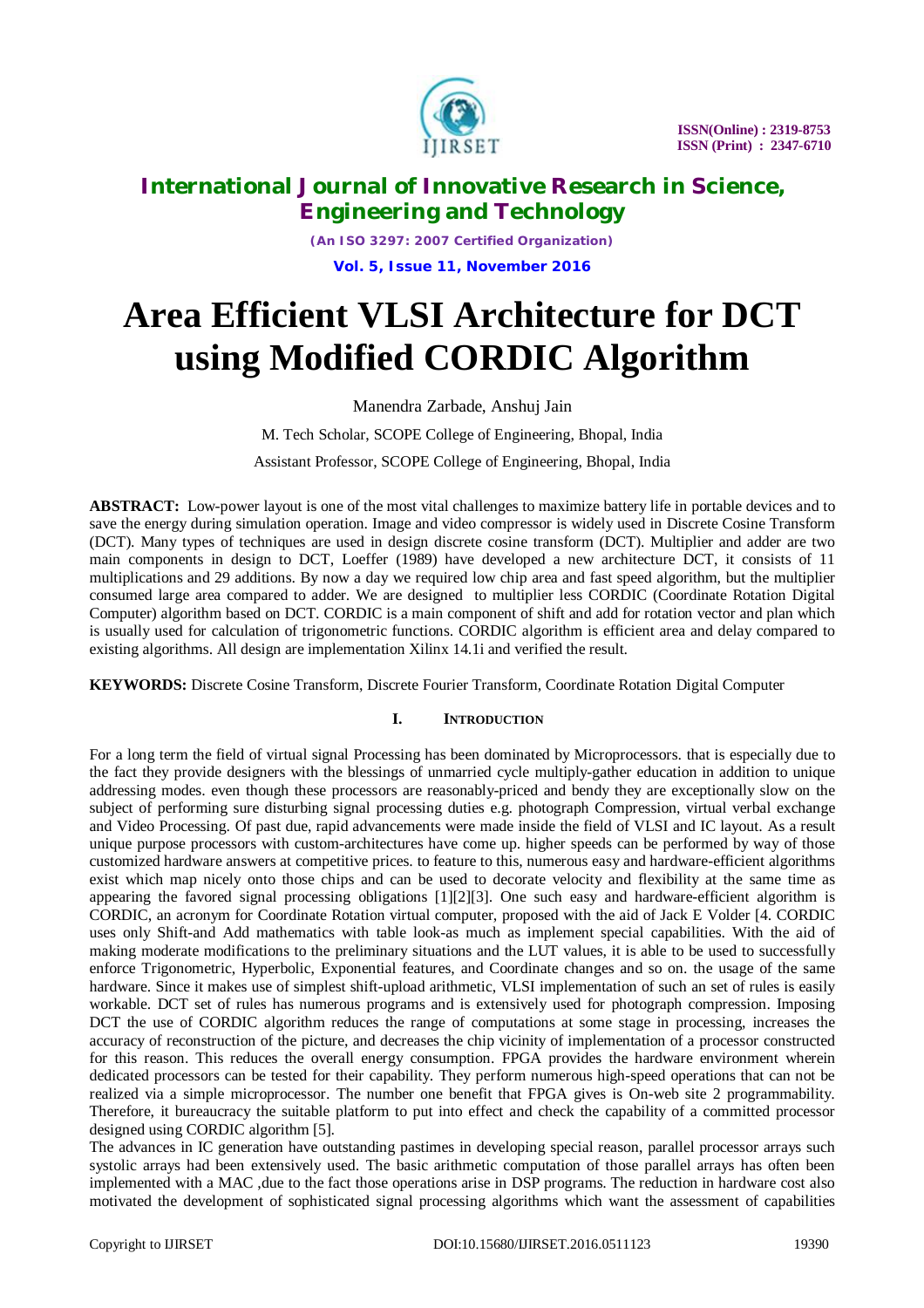

*(An ISO 3297: 2007 Certified Organization)*

#### **Vol. 5, Issue 11, November 2016**

together with trigonometric and logarithmic capabilities, which cannot be evaluated effectively with MAC based totally arithmetic gadgets. So whilst sign processing algorithms contain those fundamental functions, it's far sure to observe significant overall performance failure. So an arithmetic computing set of rules called CORDIC (Coordinate Rotation virtual pc) has acquired tremendous interest, because it gives an iterative system to correctly calculate each of these standard capabilities. Specially, all the evaluation duties in CORDIC are formulated as a rotation of vectors in various Coordinate systems. by means of varying a few parameters, the equal CORDIC processor is capable of iteratively calculates those standard features the use of the identical hardware inside the identical quantity of implementation of pipelined VLSI array processors.

#### **II. LITERATURE REVIEW**

CORDIC or Coordinate Rotation virtual laptop is a easy and hardware-green algorithm for the implementation of diverse simple, especially trigonometric, functions. Instead of using Calculus based totally methods such as polynomial or rational useful approximation, it makes use of easy shift, upload, subtract and table look-up operations to reap this goal. The CORDIC algorithm become first proposed through Jack E Volder in 1959. It's also applied in both Rotation mode and Vectoring mode. In either mode, the algorithm is rotation of an perspective vector by way of a exact perspective but in variable guidelines. This constant rotation in variable direction is carried out thru an iterative series of addition/subtraction followed through bit-shift operation. The final result is acquired via as it should be scaling the end result obtained after successive iterations. Attributable to its simplicity the CORDIC set of rules can be without difficulty implemented on a VLSI gadget.



Figure 1: 8-point Discrete Cosine Transform

Hardware requirement and cost of CORDIC processor is less as most effective shift registers, adders and look-up table (ROM) are required range of gates required in hardware implementation, inclusive of on an FPGA, is minimal as hardware complexity is greatly reduced as compared to different processors together with DSP multipliers it's miles tremendously easy in layout No multiplication and only addition, subtraction and bit-moving operation ensures simple VLSI implementation. Postpone worried for the duration of processing is comparable to that in the implementation of a department or rectangular-rooting operation. Both if there is a lack of a hardware multiplier (e.g. uC, uP) or there is a need to optimize the variety of logic gates (e.g. FPGA) CORDIC is the preferred choice.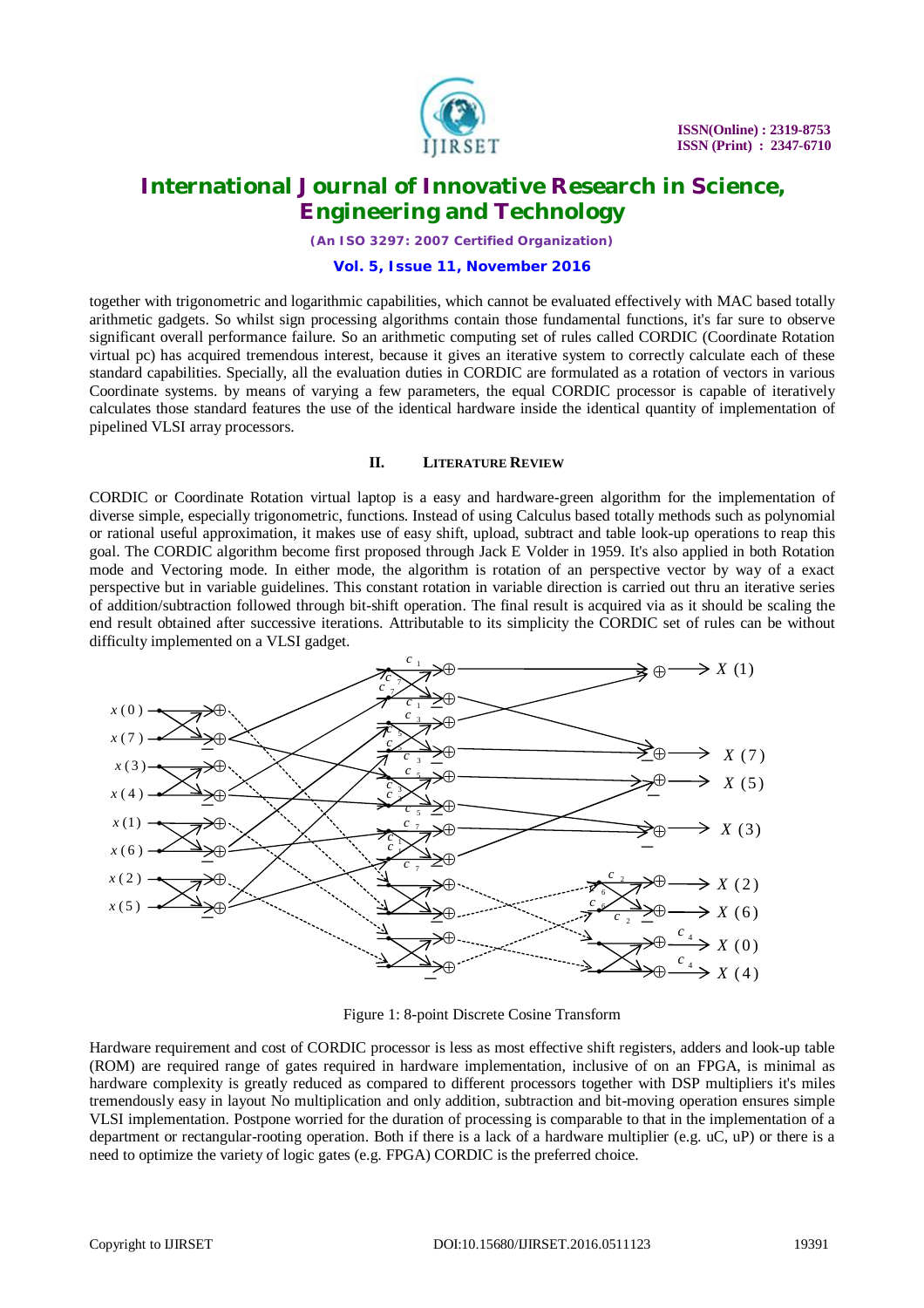

*(An ISO 3297: 2007 Certified Organization)*

**Vol. 5, Issue 11, November 2016**

### **III. DISCRETE COSINE TRANSFORM**

Discrete Cosine Transformation (DCT) is the most widely used transformation algorithm. DCT, first proposed by way of Ahmed [9] et al, 1974, has got greater importance in current years, in particular in the fields of photograph Compression and Video Compression. This chapter makes a specialty of green hardware implementation of DCT by way of reducing the variety of computations, enhancing the accuracy of reconstruction of the unique information, and lowering chip place. due to which the electricity consumption additionally decreases. DCT also improves velocity, compared to different trendy picture compression algorithms like JPEG.

#### DCT output

$$
F(0) = 0.5(f(0) + f(1) + f(2) + f(3) + f(4) + f(5) + f(6) + f(7))\cos\frac{\pi}{4}
$$

$$
F(1) = 0.5[\{(f(0) - f(7))\cos\frac{\pi}{16} + \{f(1) - f(6)\}\cos\frac{3\pi}{16} + \{f(2) - f(5)\}\cos\frac{5\pi}{16} + \{f(3) + f(4)\}\cos\frac{7\pi}{16}]
$$

$$
F(2) = 0.5[\{(f(0) - f(3) - f(4) + f(7)\}\cos\frac{2\pi}{16} + \{f(1) - f(2) - f(5) + f(6)\}\cos\frac{6\pi}{16}]
$$

$$
F(3) = 0.5[\{(f(0) - f(7))\}\cos\frac{3\pi}{16} + \{f(6) - f(1)\}\cos\frac{7\pi}{16} + \{f(5) - f(2)\}\cos\frac{\pi}{16} + \{f(4) + f(3)\}\cos\frac{5\pi}{16}]
$$

$$
F(4) = 0.5[(f(0) + f(3) + f(4) + f(7) - f(1) - f(2) - f(5) - f(6))\cos{\frac{\pi}{4}}]
$$

$$
F(5) = 0.5[\{(f(0) - f(7))\cos\frac{5\pi}{16} + \{f(6) - f(1)\}\cos\frac{\pi}{16} + \{f(2) - f(5)\}\cos\frac{7\pi}{16} + \{f(3) + f(4)\}\cos\frac{3\pi}{16}]
$$
  
\n
$$
F(6) = 0.5[\{(f(0) - f(3) - f(4) + f(7))\cos\frac{6\pi}{16} - \{f(1) - f(2) - f(5)\} +
$$
  
\n
$$
f(6)\}\cos\frac{2\pi}{16}]
$$
  
\n
$$
F(7) = 0.5[\{(f(0) - f(7))\cos\frac{7\pi}{16} + \{f(6) - f(1)\}\cos\frac{5\pi}{16} + \{f(2) - f(5)\}\cos\frac{3\pi}{16} + \{f(4) + f(3)\}\cos\frac{\pi}{16}]
$$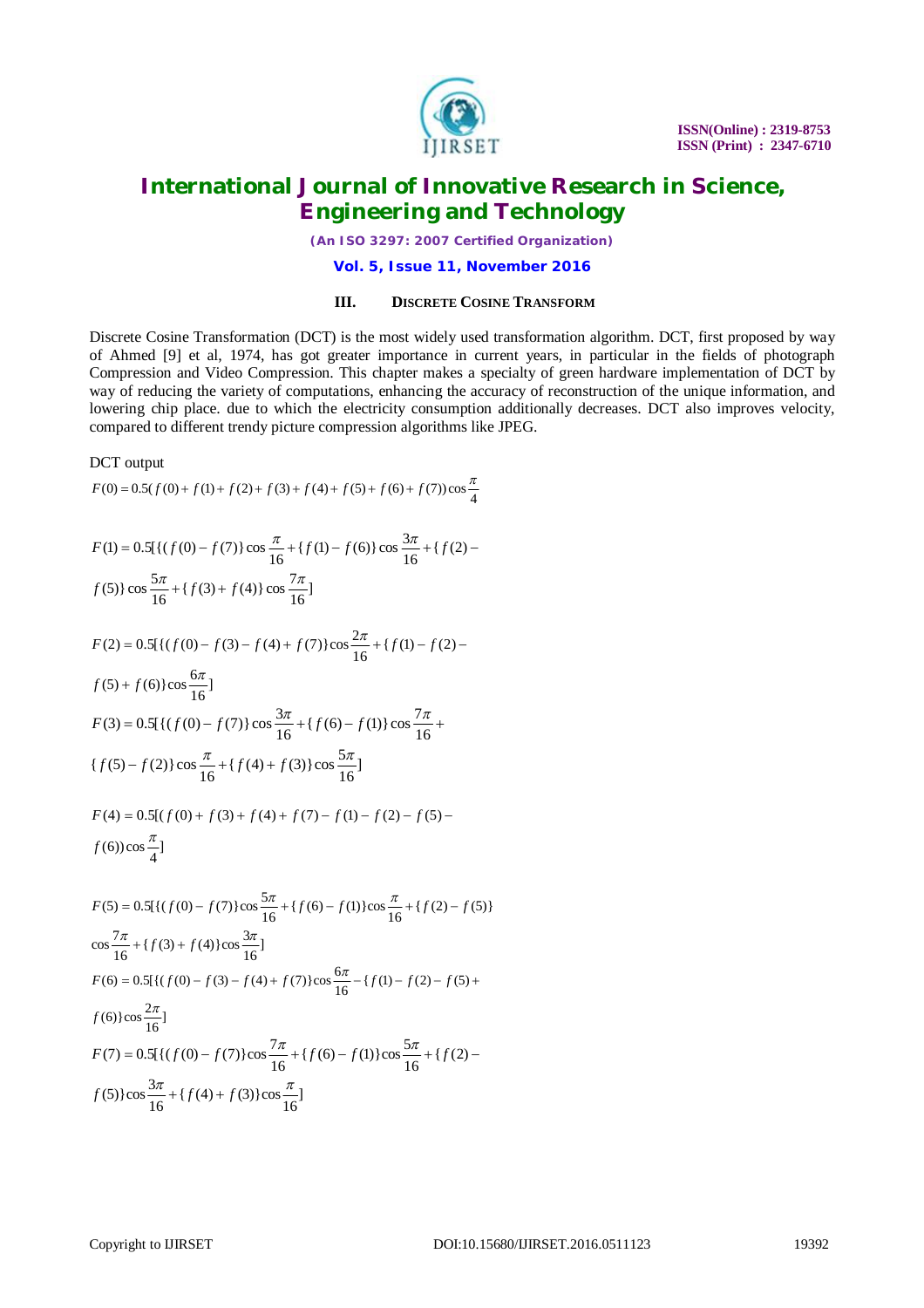

*(An ISO 3297: 2007 Certified Organization)*

**Vol. 5, Issue 11, November 2016**

### **IV. CORDIC ALGORITHM**

The simple form of CORDIC is based on observation that if a unit length vector with at  $(x,y)=(1,0)$  is rotated by an angle  $\alpha$  degrees, its new end point will be at  $(x, y) = (\sin \alpha, \cos \alpha)$  thus coordinates can be computed by finding the coordinates of new end point of the vector after rotation by an angle  $\alpha$ . Rotation of any  $(x, y)$  vector:





Basic equation of CORDIC algorithm

$$
x_{i+1} = x_{i}\cos(\alpha) - y_{i}\sin(\alpha) \tag{1}
$$
  

$$
y_{i+1} = y_{i}\cos(\alpha) + x_{i}\sin(\alpha) \tag{2}
$$

Rearrange equations

$$
x_{i+1} = \cos(\alpha) \left[ x - y \tan \alpha \right] \tag{3}
$$

$$
y_{i+1} = \cos(\alpha)[y + x \tan \alpha] \tag{4}
$$

$$
\tan \alpha = \frac{\sin \alpha}{\cos \alpha}
$$

Rotations and pseudo rotation:

Consider the vector  $OE^{(i)}$  in figure having one end point at O and other  $E^{(i)}$  with Co-ordinates  $(x_i, y_i)$ . If  $OE<sup>(i)</sup>$  is rotated the origin by angle  $\alpha^{i}$  as shown in figure thaw end point  $OE<sup>(i+1)</sup>$  will have coordinates  $(x_{i+1}, y_{i+1})$  satisfying.



Figure 3: A pseudo rotation steps in CORDIC

### **V. SIMULATION RESULT**

All of the designing and experiment concerning set of rules that we've noted in this paper is being advanced on Xilinx 14.1i updated version. Xilinx 9.2i has couple of the hanging capabilities including low memory requirement, rapid debugging, and low price. The present day release of ISETM (incorporated software environment) layout tool provides the low reminiscence requirement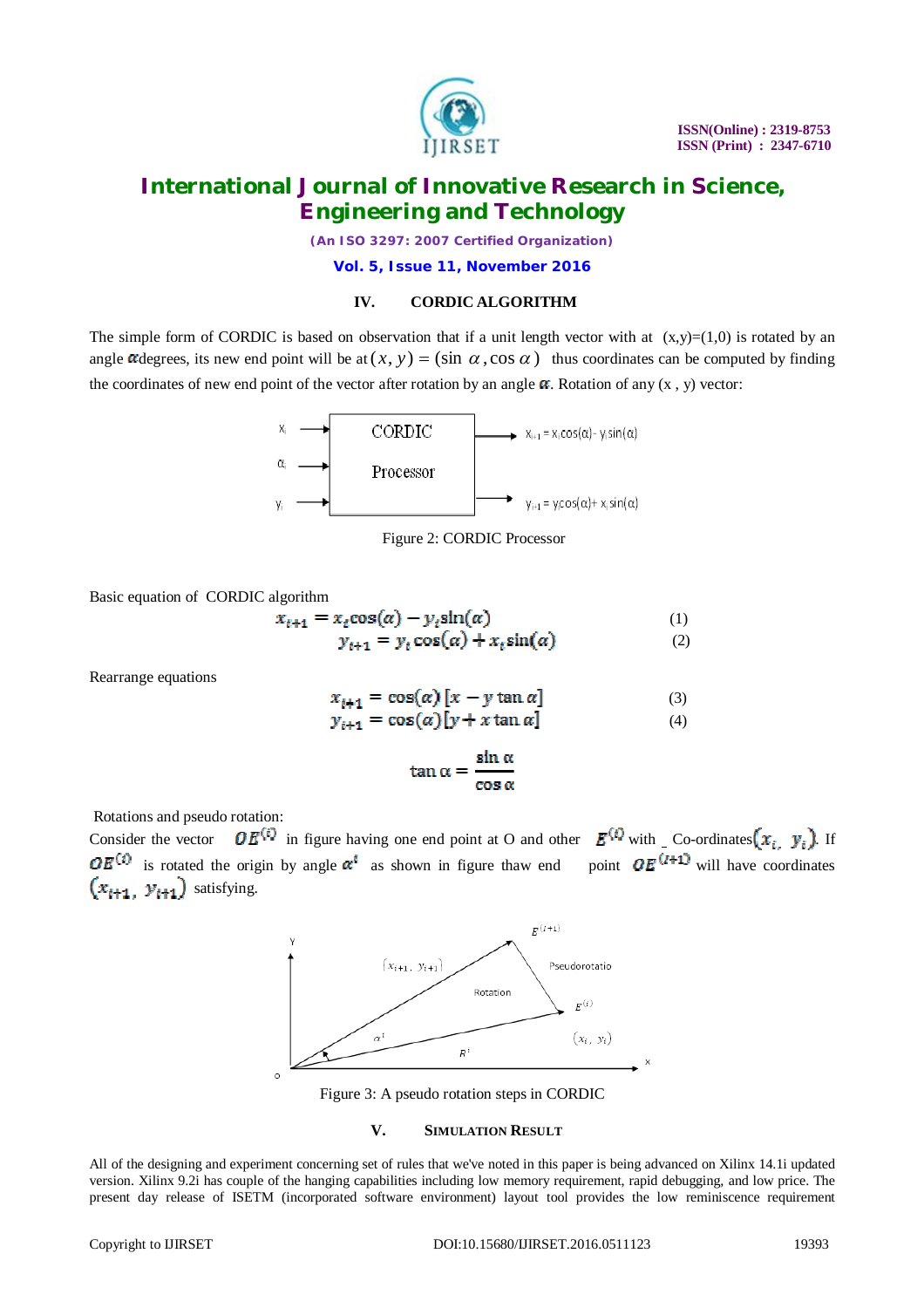

*(An ISO 3297: 2007 Certified Organization)*

**Vol. 5, Issue 11, November 2016**

approximate 27 percentage low. ISE 14.1i that offers advanced gear like smart bring together technology with higher utilization in their computing hardware gives faster timing closure and higher fine of results for a better time to designing answer.



Figure 4: Resister transfer Level (RTL) View of 8-point DCT

|                     | Mamatha I et al. | Proposed    |
|---------------------|------------------|-------------|
| Number of Register  | 1102             | 342         |
| Numbe of Slice LUTs | 2541             | 1303        |
| <b>LUT-FF Pairs</b> | 958              | 236         |
| Number of DSP 48Es  | 72               |             |
| Number of IOBs      | 1588             | 258         |
| Maximum Frequency   | 224.9MHz         | 184.556 MHz |
| Operation           |                  |             |

#### Table 1: Device Utilization

```
Speed Grade: -3
```
Minimum period: 5.418ns (Maximum Frequency: 184.556MHz) Minimum input arrival time before clock: 10.476ns Maximum output required time after clock: 11.789ns Maximum combinational path delay: 13.795ns

Timing Summary: \_\_\_\_\_\_\_\_\_\_\_\_\_\_\_